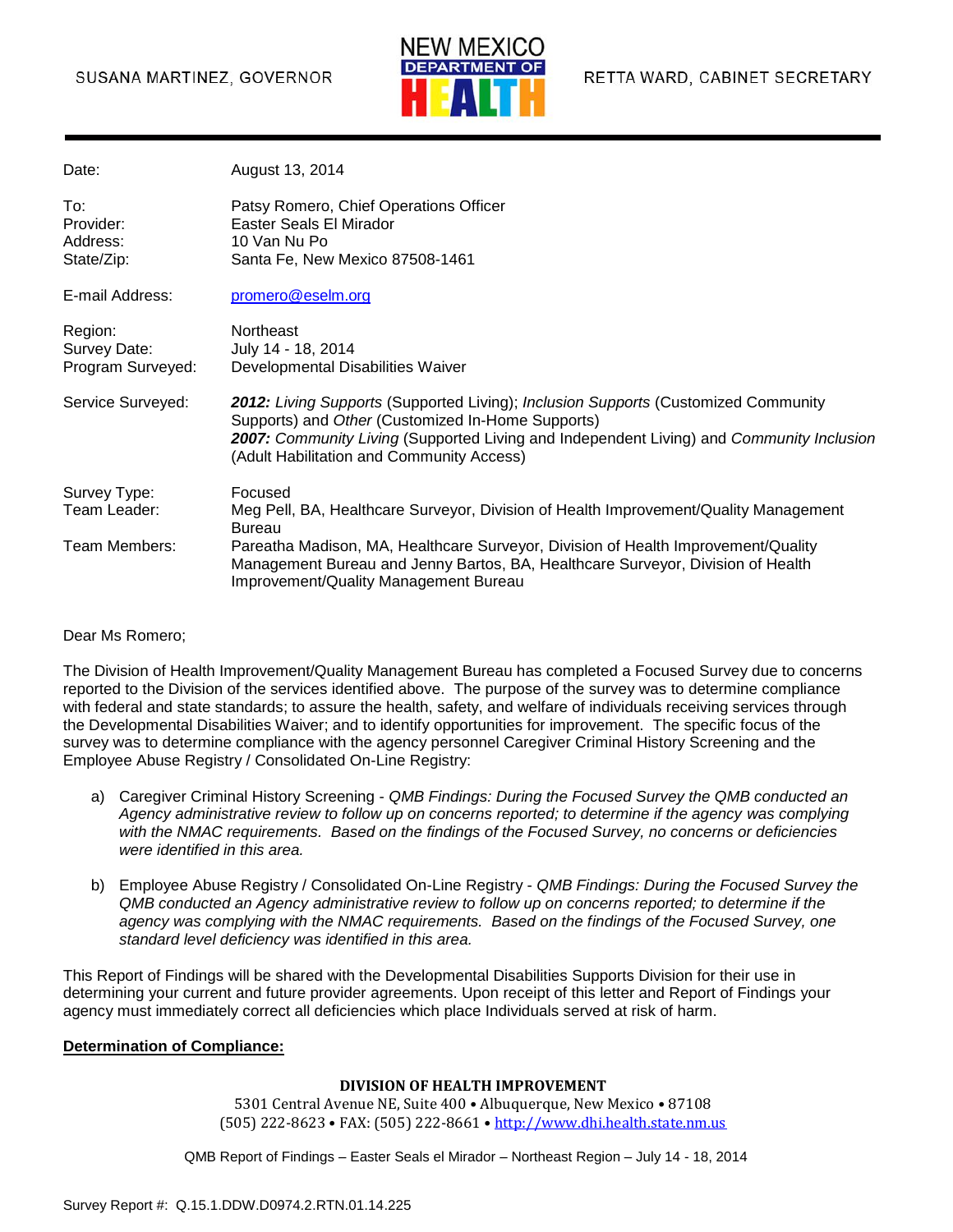The Division of Health Improvement, Quality Management Bureau has determined your agency is in:

#### *Compliance with all Conditions of Participation*.

This determination is based on your agency's compliance with CMS waiver assurances at the Condition of Participation level. The attached QMB Report of Findings indicates Standard Level deficiencies identified and requires implementation of a Plan of Correction.

#### **Plan of Correction:**

The attached Report of Findings identifies the Standard Level and/or Condition of Participation deficiencies found during your agency's compliance review. You are required to complete and implement a Plan of Correction. Your agency has a total of 45 business days (10 business days to submit your POC for approval and 35 days to implement your *approved* Plan of Correction) from the receipt of this letter.

#### **Submission of your Plan of Correction:**

Please submit your agency's Plan of Correction in the space on the two right columns of the Report of Findings. *(See attachment "A" for additional guidance in completing the Plan of Correction)*.

Within 10 business days of receipt of this letter your agency Plan of Correction must be submitted to the parties below:

#### **1. Quality Management Bureau, Attention: Plan of Correction Coordinator 5301 Central Ave. NE Suite 400 Albuquerque, NM 87108**

#### **2. Developmental Disabilities Supports Division Regional Office for region of service surveyed**

Upon notification from QMB that your *Plan of Correction has been approved*, you must implement all remedies and corrective actions to come into compliance. If your Plan of Correction is denied, you must resubmit a revised plan as soon as possible for approval, as your POC approval and all remedies must be completed within 45 business days of the receipt of this letter.

Failure to submit your POC within the allotted 10 business days or complete and implement your Plan of Correction within the total 45 business days allowed may result in the imposition of a \$200 per day Civil Monetary Penalty until it is received, completed and/or implemented.

#### **Request for Informal Reconsideration of Findings (IRF):**

If you disagree with a finding of deficient practice, you have 10 business days upon receipt of this notice to request an IRF. Submit your request for an IRF in writing to:

> QMB Deputy Bureau Chief 5301 Central Ave NE Suite #400 Albuquerque, NM 87108 Attention: IRF request

See Attachment "C" for additional guidance in completing the request for Informal Reconsideration of Findings. The request for an IRF will not delay the implementation of your Plan of Correction which must be completed within 45 total business days (10 business days to submit your POC for approval and 35 days to implement your *approved* Plan of Correction). Providers may not appeal the nature or interpretation of the standard or regulation, the team composition or sampling methodology. If the IRF approves the modification or removal of a finding, you will be advised of any changes.

Please call the Plan of Correction Coordinator Anthony Fragua at 505-231-7436 if you have questions about the Report of Findings or Plan of Correction. Thank you for your cooperation and for the work you perform.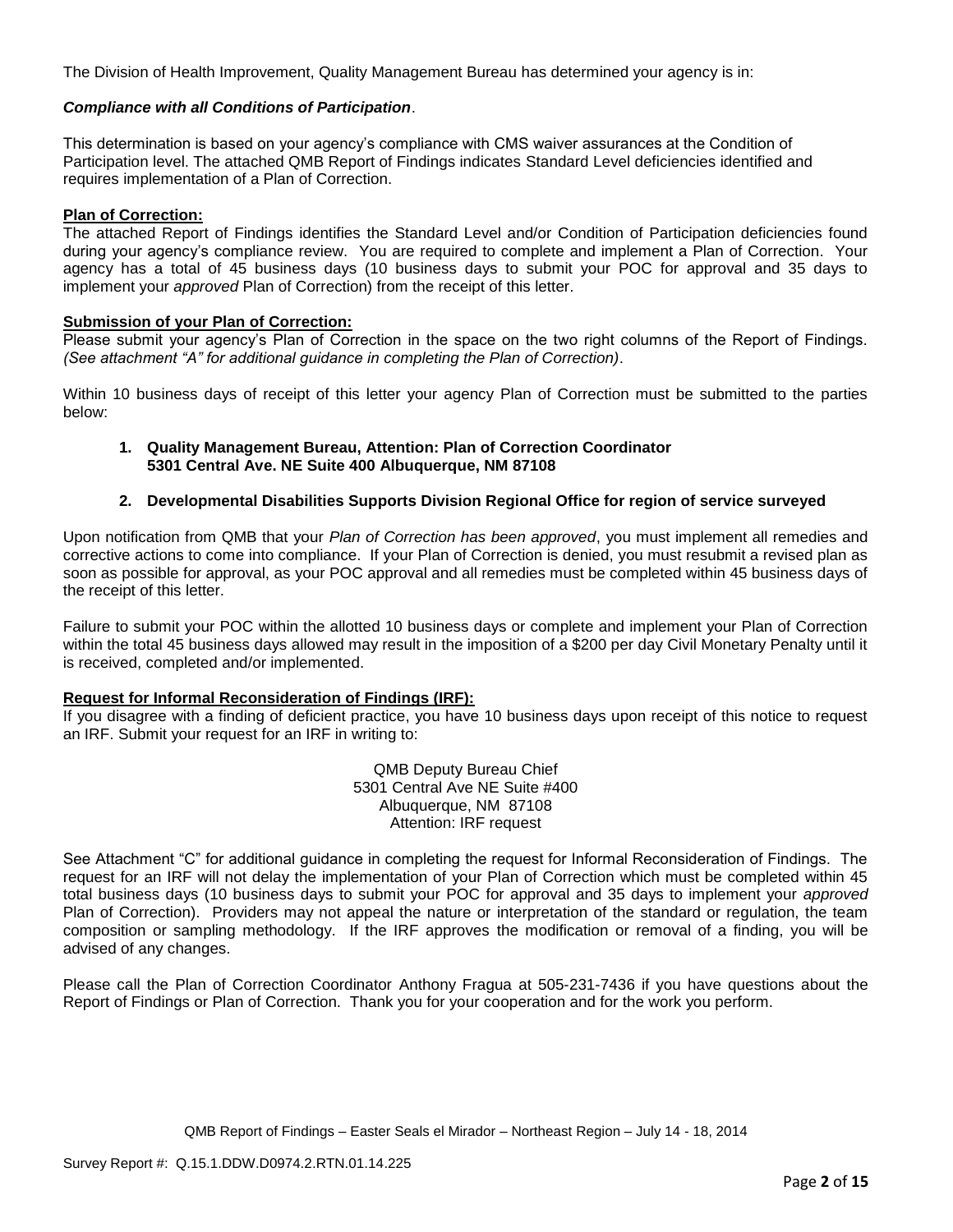Sincerely,

Meg Pell, BA

Meg Pell, BA Team Lead/Healthcare Surveyor Division of Health Improvement Quality Management Bureau

**Survey Process Employed:** 

QMB Report of Findings – Easter Seals el Mirador – Northeast Region – July 14 - 18, 2014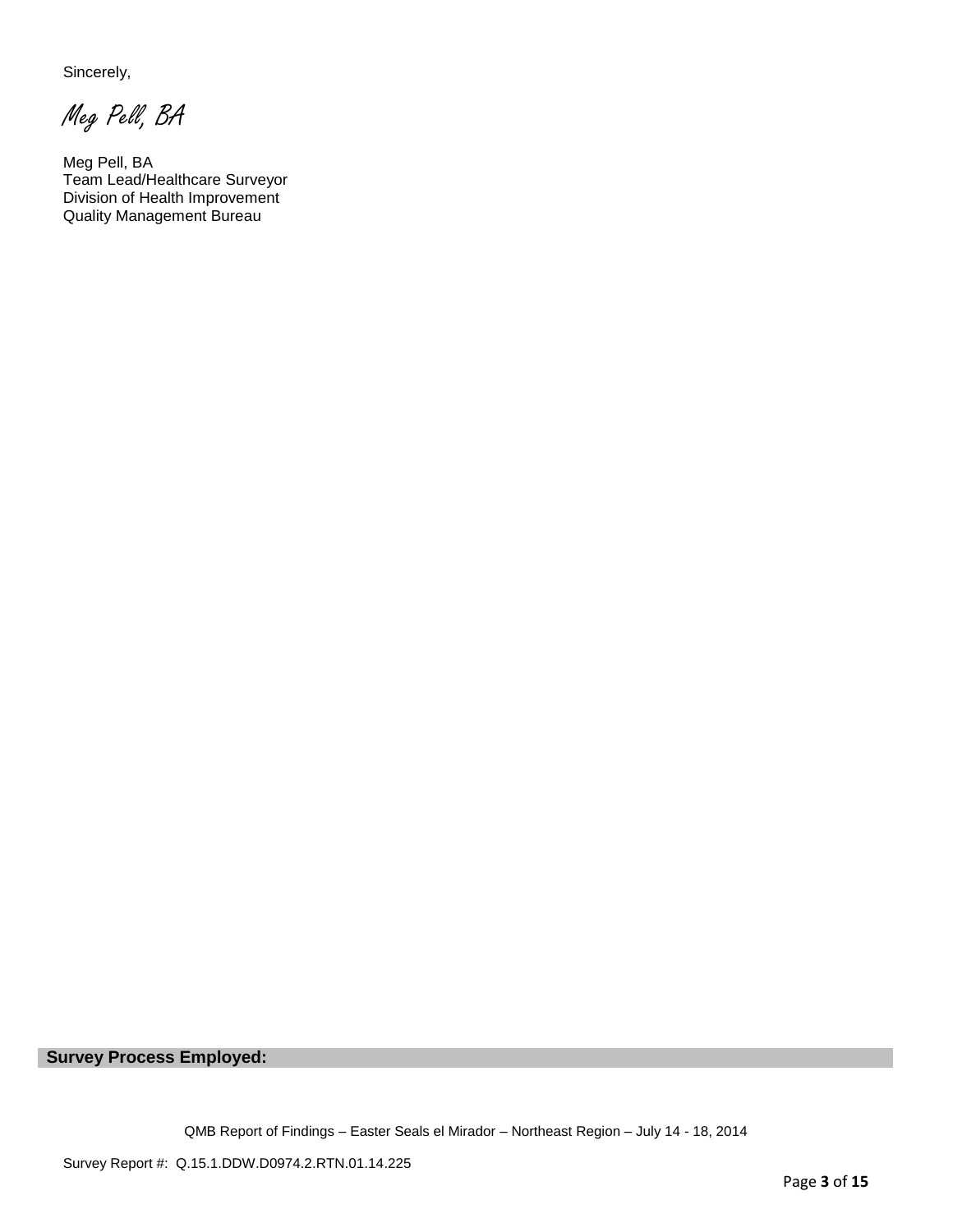Entrance Conference Date: July 14, 2014

Present: **Easter Seals El Mirador** Patsy Romero, Chief Operations Officer

> **DOH/DHI/QMB** Meg Pell, BA, Team Lead/Healthcare Surveyor

Exit Conference Date: July 18, 2014

Present: **Easter Seals El Mirador** Patsy Romero, Chief Operations Officer

#### **DOH/DHI/QMB**

Meg Pell, BA, Team Lead/Healthcare Surveyor

Direct Support Personnel Records Reviewed Number: 23

Administrative Processes and Records Reviewed:

- Caregiver Criminal History Screening Records
- Consolidated Online Registry/Employee Abuse Registry
- CC: Distribution List: DOH Division of Health Improvement
	- DOH Developmental Disabilities Supports Division
	- DOH Office of Internal Audit
	- HSD Medical Assistance Division

**Attachment A**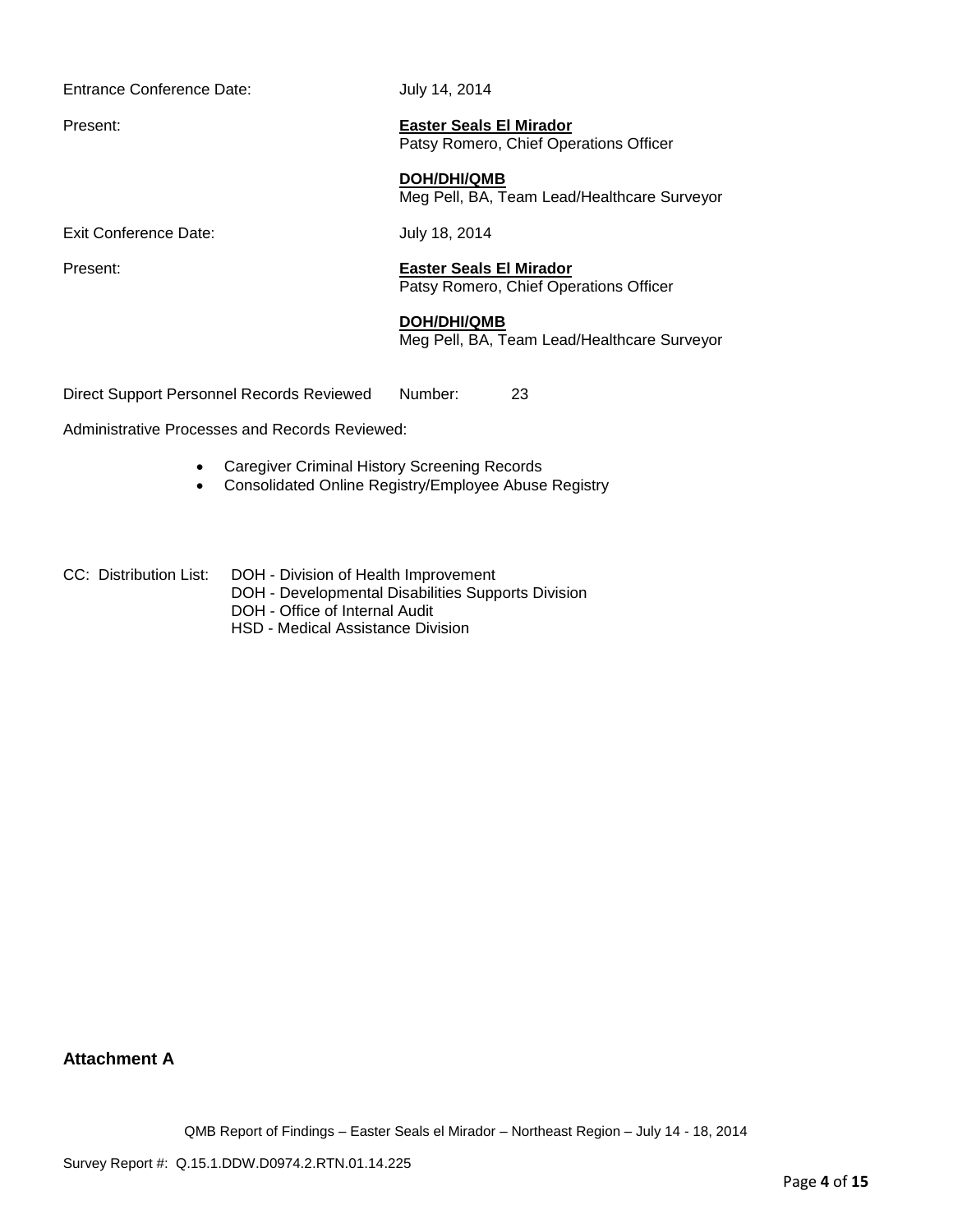## **Provider Instructions for Completing the QMB Plan of Correction (POC) Process**

### *Introduction:*

After a QMB Compliance Survey, your QMB Report of Findings will be sent to you via e-mail.

Each provider must develop and implement a Plan of Correction (POC) that identifies specific quality assurance and quality improvement activities the agency will implement to correct deficiencies and prevent continued deficiencies and non-compliance.

Agencies must submit their Plan of Correction within ten (10) business days from the date you receive the QMB Report of Findings. (Providers who do not submit a POC within 10 business days may be referred to the Internal Review Committee [IRC] for possible actions or sanctions).

Agencies must fully implement their approved Plan of Correction within 45 business days (10 business days to submit your POC for approval and 35 days to implement your approved Plan of Correction) from the date they receive the QMB Report of Findings (Providers who fail to complete a POC within the 45 business days allowed will be referred to the IRC for possible actions or sanctions.)

If you have questions about the Plan of Correction process, call the Plan of Correction Coordinator at 505- 231-7436 or email at Anthony. Fragua@state.nm.us. Requests for technical assistance must be requested through your Regional DDSD Office.

The POC process cannot resolve disputes regarding findings. If you wish to dispute a finding on the official Report of Findings, you must file an Informal Reconsideration of Findings (IRF) request within ten (10) business days of receiving your report. Please note that you must still submit a POC for findings that are in question (see Attachment "C").

## *Instructions for Completing Agency POC:*

#### *Required Content*

Your Plan of Correction should provide a step-by-step description of the methods to correct each deficient practice to prevent recurrence and information that ensures the regulation cited is in compliance. The remedies noted in your POC are expected to be added to your Agency's required, annual Quality Assurance Plan.

If a deficiency has already been corrected, the plan should state how it was corrected, the completion date (date the correction was accomplished), and how possible recurrence of the deficiency will be prevented.

### *The Plan of Correction must address the six required Center for Medicare and Medicaid Services (CMS) core elements to address each deficiency cited in the Report of Findings:*

- 1. How the specific and realistic corrective action will be accomplished for individuals found to have been affected by the deficient practice.
- 2. How the agency will identify other individuals who have the potential to be affected by the same deficient practice, and how the agency will act to protect individuals in similar situations.
- 3. What QA measures will be put into place or systemic changes made to ensure that the deficient practice will not recur
- 4. Indicate how the agency plans to monitor its performance to make sure that solutions are sustained. The agency must develop a QA plan for ensuring that correction is achieved and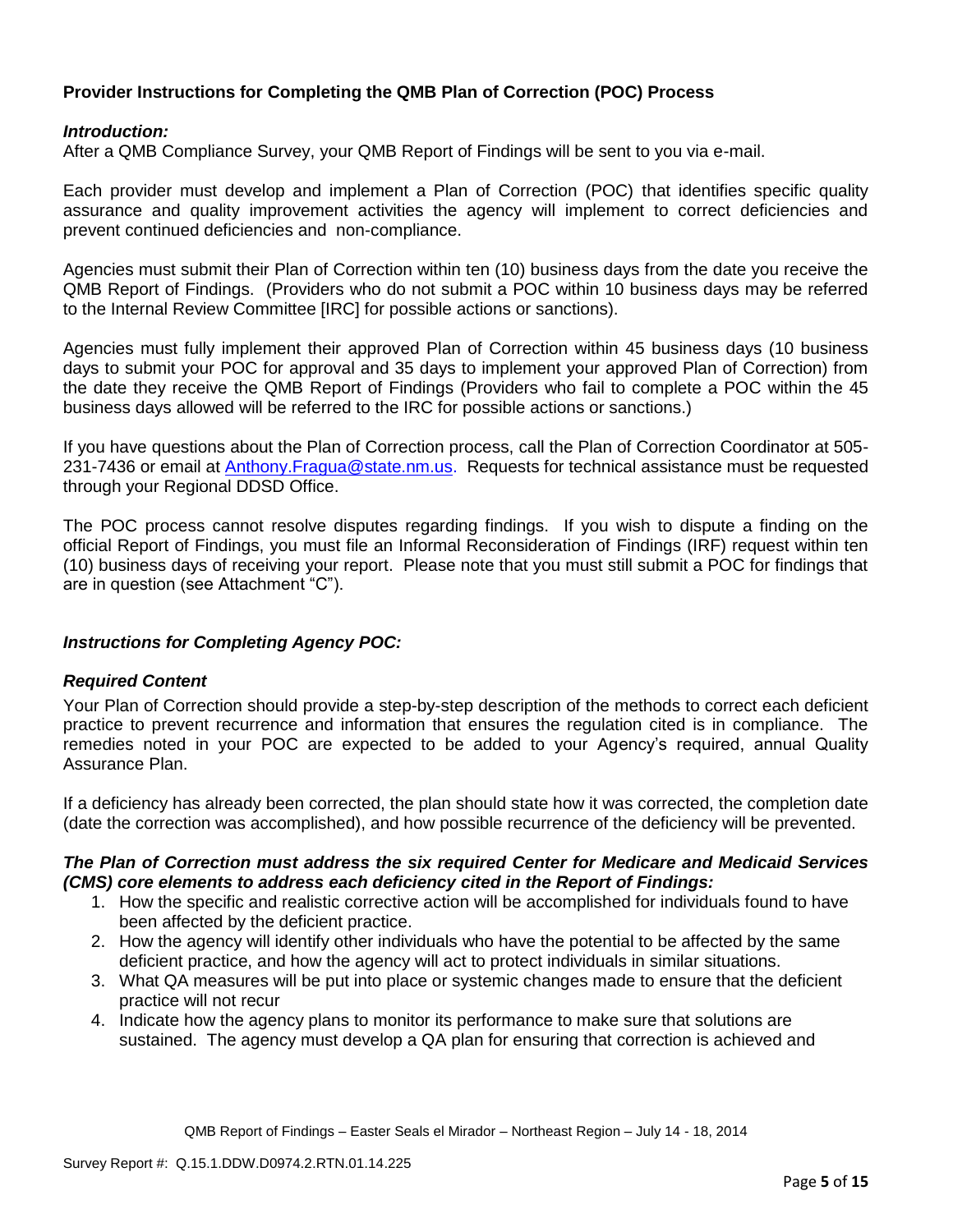sustained. This QA plan must be implemented, and the corrective action evaluated for its effectiveness. The plan of correction is integrated into the agency quality assurance system; and

- 5. Include dates when corrective action will be completed. The corrective action completion dates must be acceptable to the State.
- 6. The POC must be signed and dated by the agency director or other authorized official.

*The following details should be considered when developing your Plan of Correction:*

- Details about how and when Consumer, Personnel and Residential files are audited by Agency personnel to ensure they contain required documents;
- Information about how Medication Administration Records are reviewed to verify they contain all required information before they are distributed, as they are being used, and after they are completed;
- Your processes for ensuring that all staff are trained in Core Competencies, Abuse, Neglect and Exploitation Reporting, and Individual-Specific service requirements, etc;
- How accuracy in Billing/Reimbursement documentation is assured;
- How health, safety is assured;
- For Case Management Providers, how Individual Specific Plans are reviewed to verify they meet requirements, how the timeliness of LOC packet submissions and consumer visits are tracked;
- Your process for gathering, analyzing and responding to Quality data indicators; and,
- Details about Quality Targets in various areas, current status, analyses about why targets were not met, and remedies implemented.

*Note:* **Instruction or in-service of staff alone may not be a sufficient plan of correction.** This is a good first step toward correction, but additional steps must be taken to ensure the deficiency is corrected and will not recur.

## *Completion Dates*

- The plan of correction must include a **completion date** (entered in the far right-hand column) for each finding. Be sure the date is **realistic** in the amount of time your Agency will need to correct the deficiency; not to exceed 45 total business days.
- Direct care issues should be corrected immediately and monitored appropriately.
- Some deficiencies may require a staged plan to accomplish total correction.
- Deficiencies requiring replacement of equipment, etc., may require more time to accomplish correction but should show reasonable time frames.

## *Initial Submission of the Plan of Correction Requirements*

- 1. The Plan of Correction must be completed on the official QMB Survey Report of Findings/Plan of Correction Form and received by QMB within ten (10) business days from the date you received the report of findings.
- 2. For questions about the POC process, call the POC Coordinator, Anthony Fragua at 505-231-7436 for assistance.
- 3. For Technical Assistance (TA) in developing or implementing your POC, contact your Regional DDSD Office.
- 4. Submit your POC to Anthony Fragua, POC Coordinator in any of the following ways:
	- a. Electronically at Anthony.Fragua@state.nm.us *(preferred method)*
		- b. Fax to 505-222-8661, or
		- c. Mail to POC Coordinator, 5301 Central Avenue NE, Suite 400, Albuquerque, NM 87108
- 5. Do not submit supporting documentation (evidence of compliance) to QMB until after your POC has been approved by the QMB.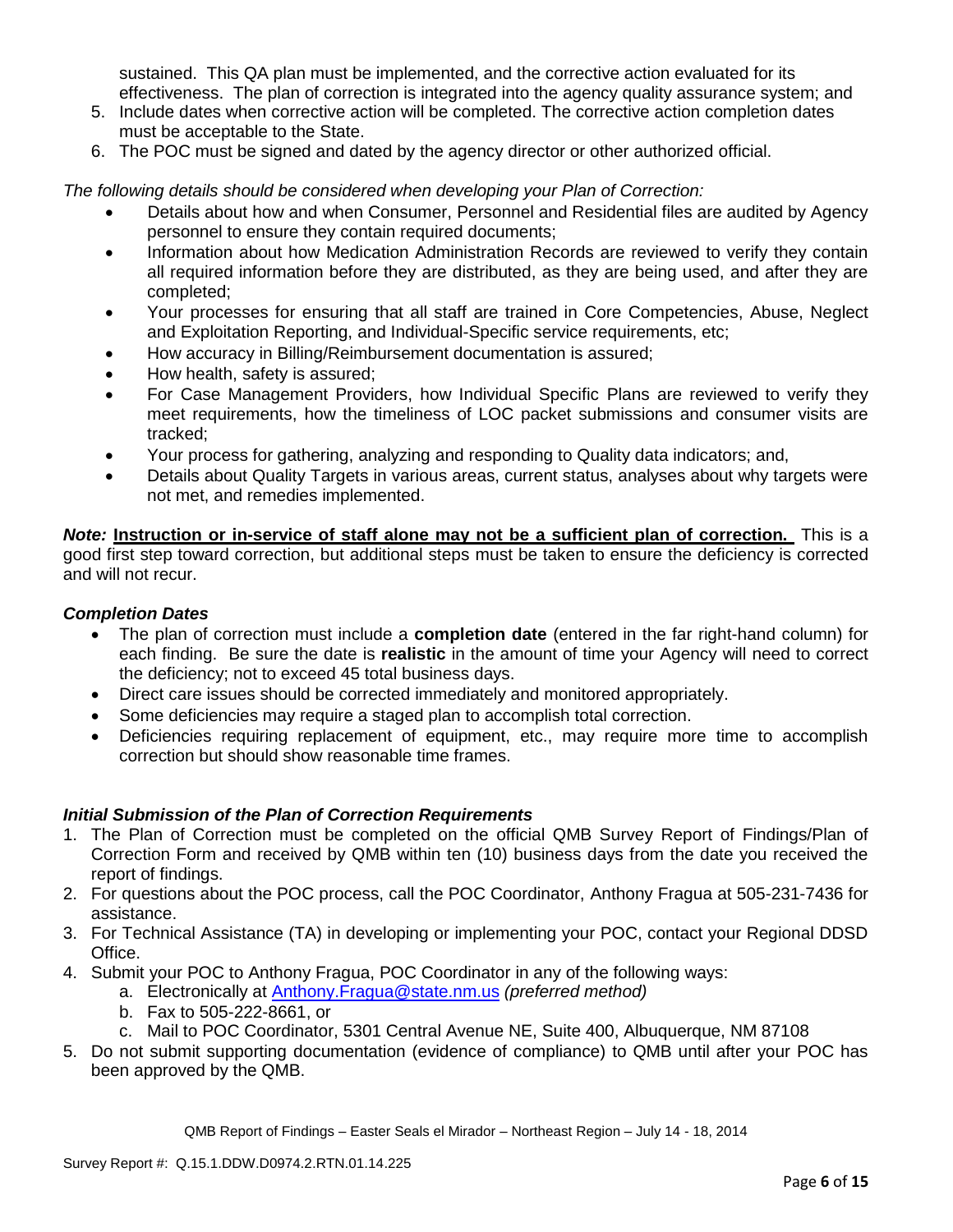- 6. QMB will notify you when your POC has been "approved" or "denied."
	- a. During this time, whether your POC is "approved," or "denied," you will have a maximum of 45 business days from the date of receipt of your Report of Findings to correct all survey deficiencies.
	- b. If your POC is denied, it must be revised and resubmitted as soon as possible, as the 45 business day limit is in effect.
	- c. If your POC is denied a second time your agency may be referred to the Internal Review Committee.
	- d. You will receive written confirmation when your POC has been approved by QMB and a final deadline for completion of your POC.
	- e. Please note that all POC correspondence will be sent electronically unless otherwise requested.
- 7. Failure to submit your POC within 10 business days without prior approval of an extension by QMB will result in a referral to the Internal Review Committee and the possible implementation of monetary penalties and/or sanctions.

## *POC Document Submission Requirements*

Once your POC has been approved by the QMB Plan of Correction Coordinator you must submit copies of documents as evidence that all deficiencies have been corrected, as follows.

- 1. Your internal documents are due within a *maximum* of 45 business days of receipt of your Report of Findings.
- 2. It is preferred that you submit your documents via USPS or other carrier (scanned and saved to CD/DVD disc, flash drive, etc.). If the documents do not contain protected Health information (PHI) the preferred method is that you submit your documents electronically (scanned and attached to e-mails).
- 3. All submitted documents *must be annotated*; please be sure the tag numbers and Identification numbers are indicated on each document submitted. Documents which are not annotated with the Tag number and Identification number may not be accepted.
- 4. Do not submit original documents; Please provide copies or scanned electronic files for evidence. Originals must be maintained in the agency file(s) per DDSD Standards.
- 5. In lieu of some documents, you may submit copies of file or home audit forms that clearly indicate cited deficiencies have been corrected, other attestations of correction must be approved by the Plan of Correction Coordinator prior to their submission.
- 6. When billing deficiencies are cited, you must provide documentation to justify billing and/or void and adjust forms submitted to Xerox State Healthcare, LLC. for the deficiencies cited in the Report of Findings. In addition to this, we ask that you submit:
	- Evidence of an internal audit of billing/reimbursement conducted for a sample of individuals and timeframes of your choosing to verify POC implementation;
	- Copies of "void and adjust" forms submitted to Xerox State Healthcare, LLC. to correct all unjustified units identified and submitted for payment during your internal audit.

Revisions, Modifications or Extensions to your Plan of Correction (post QMB approval) must be made in writing and submitted to the Plan of Correction Coordinator, prior to the due date and are approved on a case-by-case basis. No changes may be made to your POC or the timeframes for implementation without written approval of the POC Coordinator.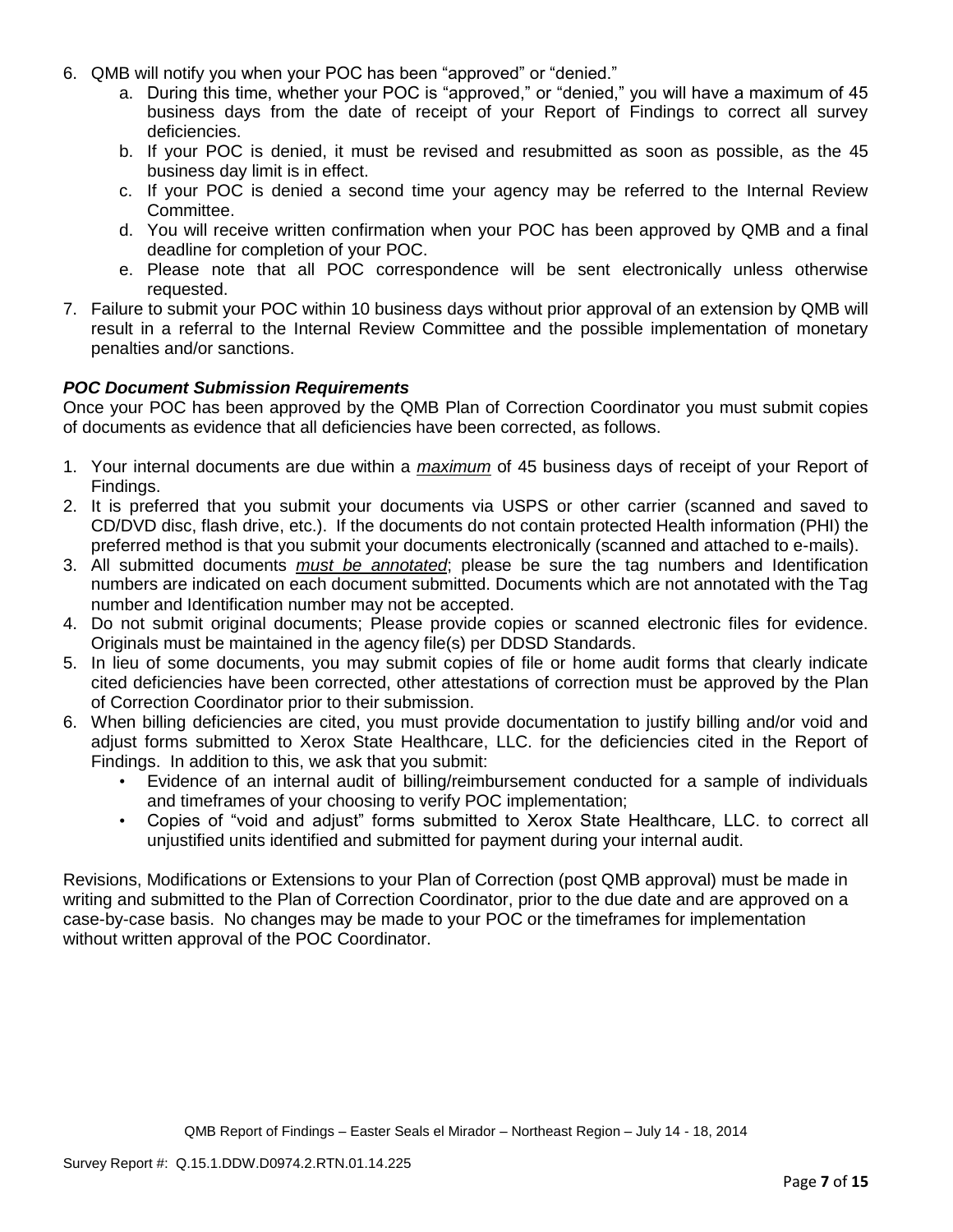## **Department of Health, Division of Health Improvement QMB Determination of Compliance Process**

The Division of Health Improvement, Quality Management Bureau (QMB) surveys compliance of the Developmental Disabilities Waiver (DDW) standards and state and federal regulations. QMB has grouped the CMS assurances into five Service Domains: Level of Care; Plan of Care; Qualified Providers; Health, Welfare and Safety; and Administrative Oversight (note that Administrative Oversight listed in this document is not the same as the CMS assurance of Administrative Authority. Used in this context it is related to the agency's operational policies and procedures, Quality Management system and Medicaid billing and reimbursement processes.)

The QMB Determination of Compliance process is based on provider compliance or non-compliance with standards and regulations identified in the QMB Report of Findings. All deficiencies (non-compliance with standards and regulations) are identified and cited as either a Standard level deficiency or a Condition of Participation level deficiency in the QMB Reports of Findings. All deficiencies require corrective action when non-compliance is identified.

Within the QMB Service Domains there are fundamental regulations, standards, or policies with which a provider must be in essential compliance in order to ensure the health and welfare of individuals served known as Conditions of Participation (CoPs).

The Determination of Compliance for each service type is based on a provider's compliance with CoPs in three (3) Service Domains.

Case Management Services:

- Level of Care
- Plan of Care
- Qualified Providers

Community Inclusion Supports/ Living Supports:

- Qualified Provider
- Plan of Care
- Health, Welfare and Safety

# **Conditions of Participation (CoPs)**

A CoP is an identified fundamental regulation, standard, or policy with which a provider must be in compliance in order to ensure the health and welfare of individuals served. CoPs are based on the Centers for Medicare and Medicaid Services, Home and Community-Based Waiver required assurances. A provider must be in compliance with CoPs to participate as a waiver provider.

QMB surveyors use professional judgment when reviewing the critical elements of each standard and regulation to determine when non-compliance with a standard level deficiency rises to the level of a CoP out of compliance. Only some deficiencies can rise to the level of a CoP. (See the next section for a list of CoPs.) The QMB survey team analyzes the relevant finding in terms of scope, actual harm or potential for harm, unique situations, patterns of performance, and other factors to determine if there is the potential for a negative outcome which would rise to the level of a CoP. A Standard level deficiency becomes a CoP out of compliance when the team's analysis establishes that there is an identified potential for significant harm or actual harm. It is then cited as a CoP out of compliance. If the deficiency does not rise to the level of a CoP out of compliance, it is cited as a Standard Level Deficiency.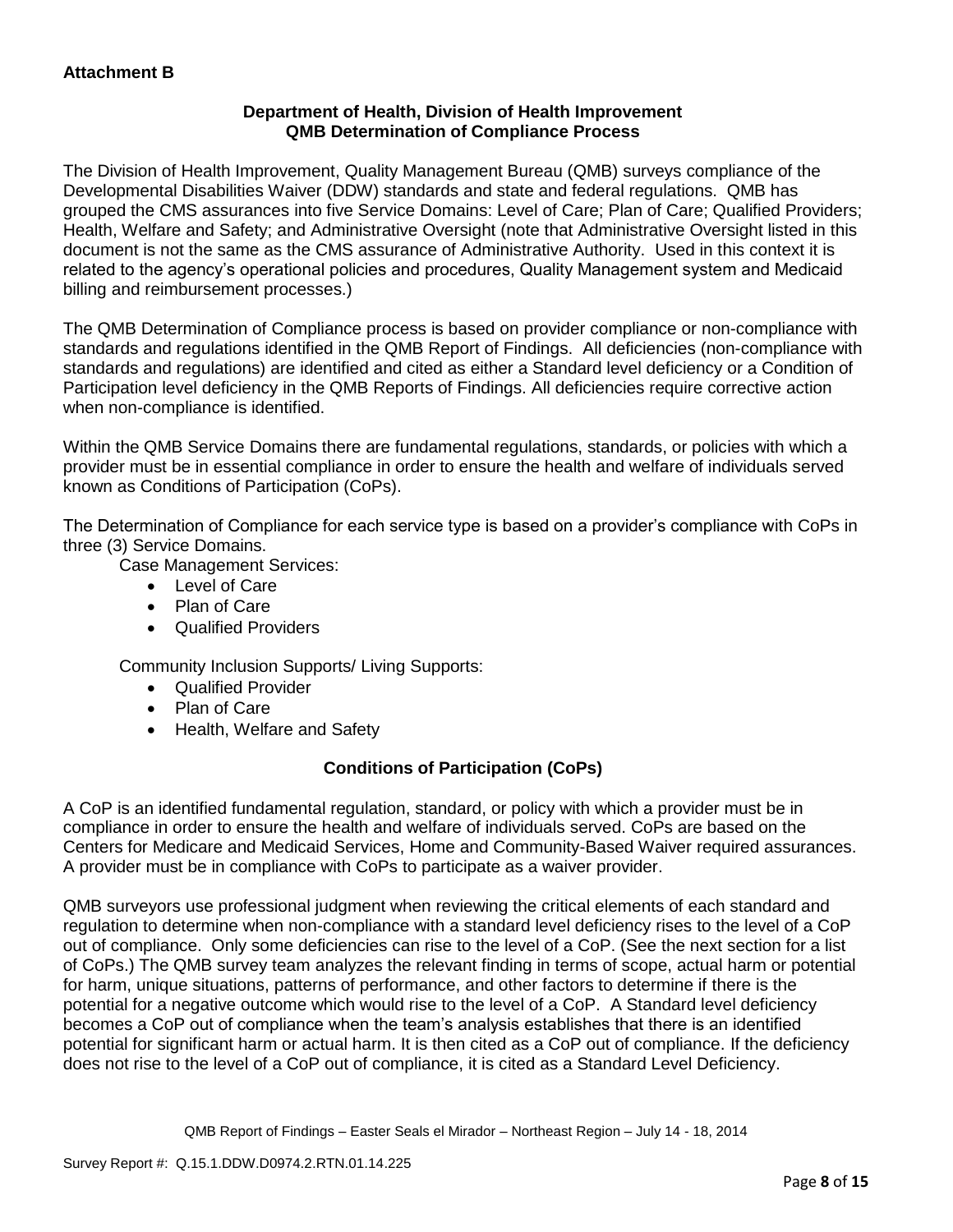The Division of Health Improvement (DHI) and the Developmental Disabilities Supports Division (DDSD) collaborated to revise the current Conditions of Participation (CoPs). There are seven Conditions of Participation in which providers must be in compliance.

# **CoPs and Service Domains for Case Management Supports are as follows:**

## **Service Domain: Level of Care**

- Condition of Participation:
- 1. **Level of Care**: The Case Manager shall complete all required elements of the Long Term Care Assessment Abstract (LTCAA) to ensure ongoing eligibility for waiver services.

# **Service Domain: Plan of Care**

Condition of Participation:

2. **Individual Service Plan (ISP) Creation and Development**: Each individual shall have an ISP. The ISP shall be developed in accordance with DDSD regulations and standards and is updated at least annually or when warranted by changes in the individual's needs.

Condition of Participation:

3. **ISP Monitoring and Evaluation:** The Case Manager shall ensure the health and welfare of the individual through monitoring the implementation of ISP desired outcomes.

## **CoPs and Service Domain for ALL Service Providers is as follows:**

# **Service Domain: Qualified Providers**

- Condition of Participation:
- 4. **Qualified Providers**: Agencies shall ensure support staff has completed criminal background screening and all mandated trainings as required by the DDSD.

## **CoPs and Service Domains for Living Supports and Inclusion Supports are as follows:**

#### **Service Domain: Plan of Care**

Condition of Participation:

5. **ISP Implementation**: Services provided shall be consistent with the components of the ISP and implemented to achieve desired outcomes.

## **Service Domain: Health, Welfare and Safety**

Condition of Participation:

6. **Individual Health, Safety and Welfare: (Safety)** Individuals have the right to live and work in a safe environment.

Condition of Participation:

7. **Individual Health, Safety and Welfare (Healthcare Oversight)**: The provider shall support individuals to access needed healthcare services in a timely manner. Nursing, healthcare services and healthcare oversight shall be available and provided as needed to address individuals' health, safety and welfare..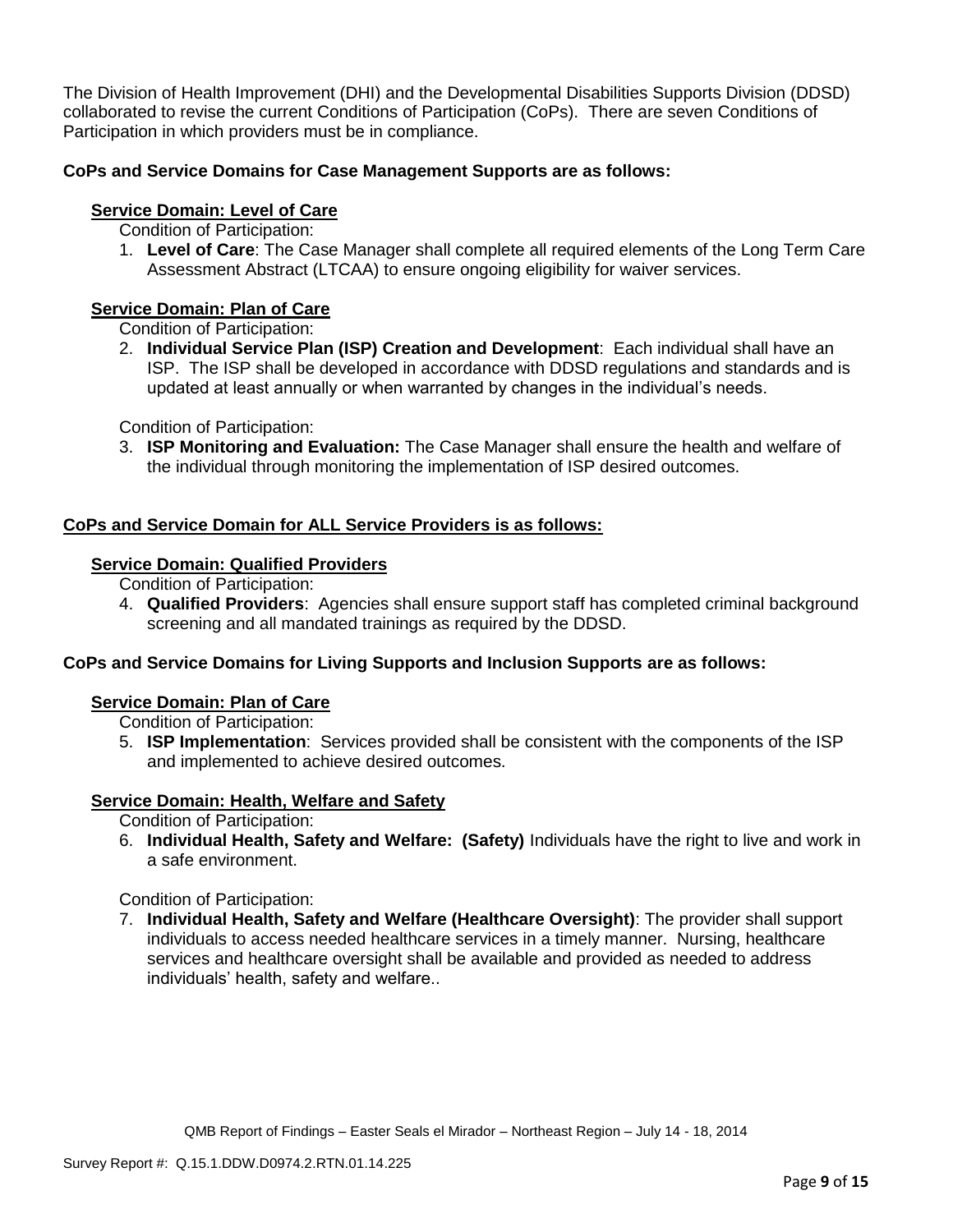### **QMB Determinations of Compliance**

#### Compliance with Conditions of Participation

The QMB determination of *Compliance with Conditions of Participation* indicates that a provider is in compliance with all Conditions of Participation, (CoP). The agency has obtained a level of compliance such that there is a minimal potential for harm to individuals' health and safety. To qualify for a determination of Compliance with Conditions of Participation, the provider must be in compliance with all Conditions of Participation in all relevant Service Domains. The agency may also have Standard level deficiencies (deficiencies which are not at the condition level) out of compliance in any of the Service Domains.

### Partial-Compliance with Conditions of Participation

The QMB determination of *Partial-Compliance with Conditions of Participation* indicates that a provider is out of compliance with Conditions of Participation in one (1) to two (2) Service Domains. The agency may have one or more Condition level tags within a Service Domain. This partialcompliance, if not corrected, may result in a serious negative outcome or the potential for more than minimal harm to individuals' health and safety. The agency may also have Standard level deficiencies (deficiencies which are not at the condition level) in any of the Service Domains.

Providers receiving a repeat determination of Partial-Compliance for repeat deficiencies at the level of a Condition in any Service Domain may be referred by the Quality Management Bureau to the Internal Review Committee (IRC) for consideration of remedies and possible actions or sanctions.

### Non-Compliance with Conditions of Participation

The QMB determination of *Non-Compliance with Conditions of Participation* indicates a provider is significantly out of compliance with Conditions of Participation in multiple Service Domains. The agency may have one or more Condition level tags in each of 3 relevant Service Domains. This non-compliance, if not corrected, may result in a serious negative outcome or the potential for more than minimal harm to individuals' health and safety. The agency may also have Standard level deficiencies (deficiencies which are not at the condition level) in any of the Service Domains

Providers receiving a repeat determination of Non-Compliance will be referred by Quality Management Bureau to the Internal Review Committee (IRC) for consideration of remedies and possible actions or sanctions.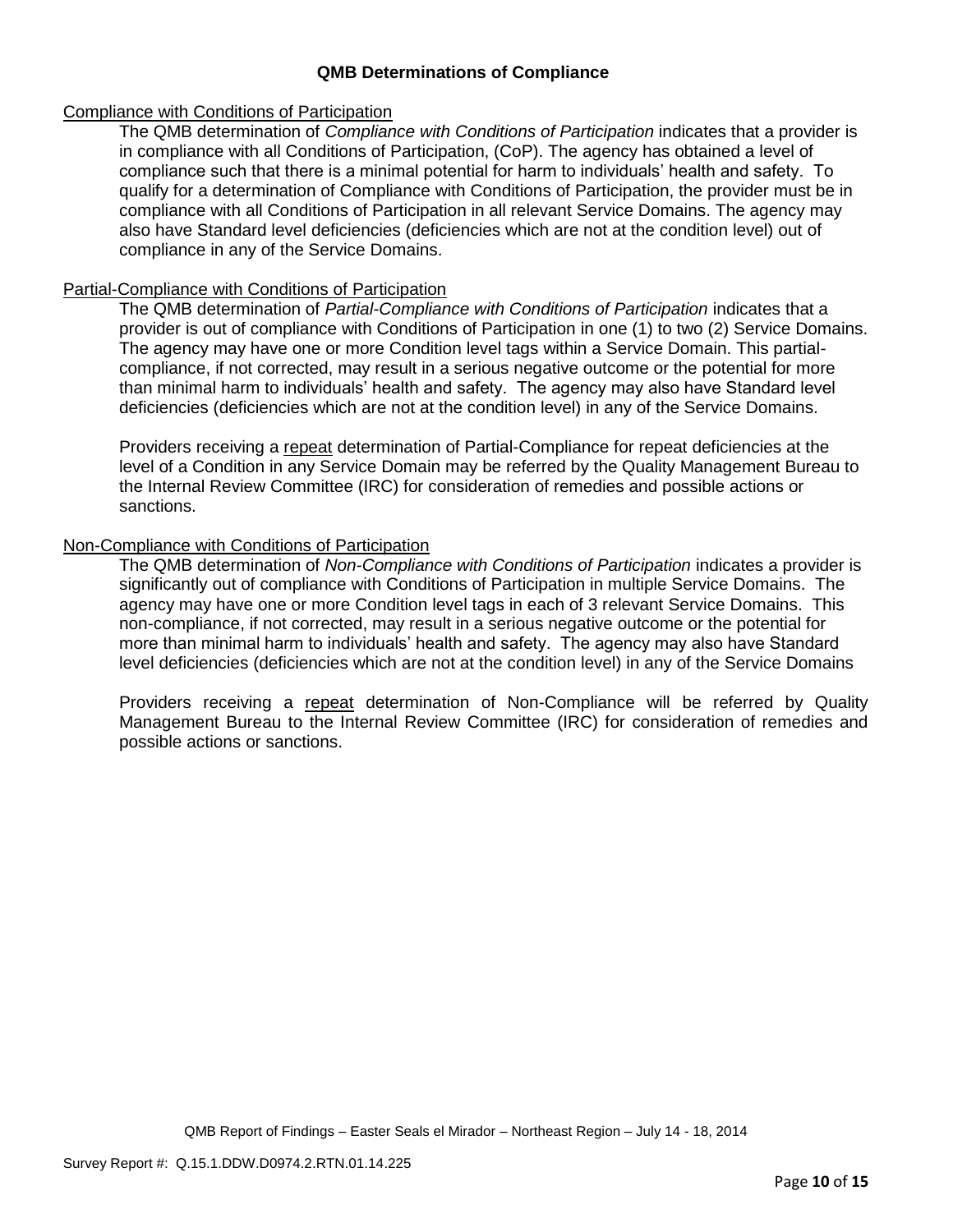### **Guidelines for the Provider Informal Reconsideration of Finding (IRF) Process**

# **Introduction:**

Throughout the QMB Survey process, surveyors are openly communicating with providers. Open communication means surveyors have clarified issues and/or requested missing information before completing the review through the use of the signed/dated "Document Request," or "Administrative Needs," etc. forms. Regardless, there may still be instances where the provider disagrees with a specific finding. Providers may use the following process to informally dispute a finding.

# **Instructions:**

- 1. The Informal Reconsideration of the Finding (IRF) request must be received in writing to the QMB Deputy Bureau Chief **within 10 business days** of receipt of the final Report of Findings.
- 2. The written request for an IRF *must* be completed on the QMB Request for Informal Reconsideration of Finding form available on the QMB website:<http://dhi.health.state.nm.us/qmb>
- 3. The written request for an IRF must specify in detail the request for reconsideration and why the finding is inaccurate.
- 4. The IRF request must include all supporting documentation or evidence.
- 5. If you have questions about the IRC process, email the IRF Chairperson, Crystal Lopez-Beck at [crystal.lopez-beck@state.nm.us](mailto:crystal.lopez-beck@state.nm.us) for assistance.

# **The following limitations apply to the IRF process:**

- The written request for an IRF and all supporting evidence must be received within 10 business days.
- Findings based on evidence requested during the survey and not provided may not be subject to reconsideration.
- The supporting documentation must be new evidence not previously reviewed or requested by the survey team.
- Providers must continue to complete their Plan of Correction during the IRF process
- Providers may not request an IRF to challenge the sampling methodology.
- Providers may not request an IRF based on disagreement with the nature of the standard or regulation.
- Providers may not request an IRF to challenge the team composition.
- Providers may not request an IRF to challenge the DHI/QMB determination of compliance or the length of their DDSD provider contract.

A Provider forfeits the right to an IRF if the request is not received within 10 business days of receiving the report and/or does not include all supporting documentation or evidence to show compliance with the standards and regulations.

The IRF Committee will review the request, the Provider will be notified in writing of the ruling; no face-toface meeting will be conducted.

When a Provider requests that a finding be reconsidered, it does not stop or delay the Plan of Correction process. **Providers must continue to complete the Plan of Correction, including the finding in dispute regardless of the IRF status.** If a finding is removed or modified, it will be noted and removed or modified from the Report of Findings. It should be noted that in some cases a Plan of Correction may be completed prior to the IRF process being completed. The provider will be notified in writing on the decisions of the IRF committee.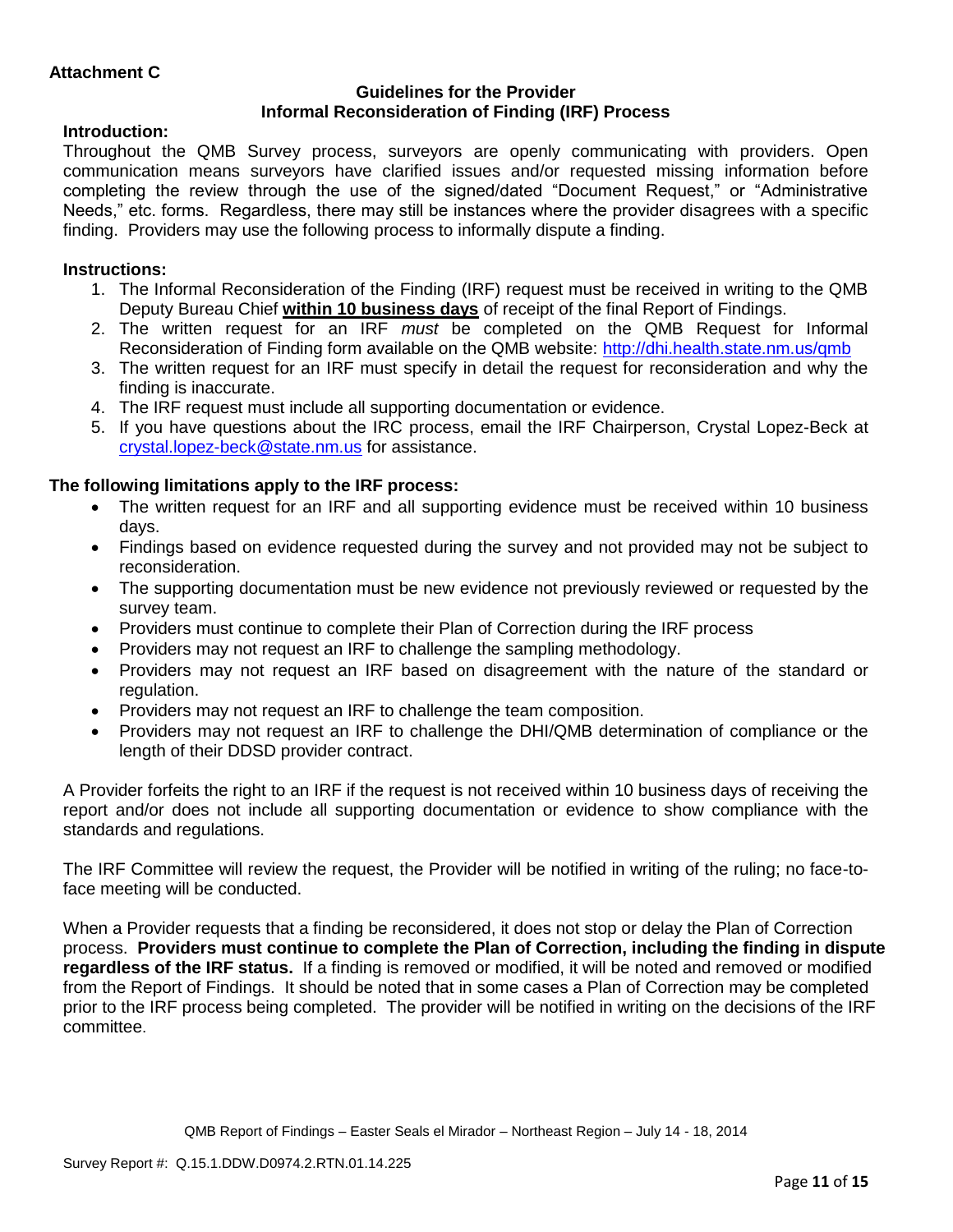| Agency:             | Easter Seals El Mirador - Northeast Region                                                             |
|---------------------|--------------------------------------------------------------------------------------------------------|
| Program:            | Developmental Disabilities Waiver                                                                      |
| Service:            | 2012: Living Supports (Supported Living); Inclusion Supports (Customized Community Supports) and Other |
|                     | (Customized In-Home Supports)                                                                          |
|                     | 2007: Community Living (Supported Living and Independent Living) and Community Inclusion (Adult        |
|                     | Habilitation and Community Access)                                                                     |
| Monitoring Type:    | <b>Focused Survey</b>                                                                                  |
| <b>Survey Date:</b> | July 14-18, 2014                                                                                       |

| <b>Standard of Care</b>                                                                        | <b>Deficiencies</b>                                               | <b>Agency Plan of Correction, On-going</b><br><b>QA/QI and Responsible Party</b>                                                          | <b>Date</b><br><b>Due</b> |
|------------------------------------------------------------------------------------------------|-------------------------------------------------------------------|-------------------------------------------------------------------------------------------------------------------------------------------|---------------------------|
|                                                                                                |                                                                   | Service Domain: Qualified Providers – The State monitors non-licensed/non-certified providers to assure adherence to waiver               |                           |
|                                                                                                |                                                                   | requirements. The State implements its policies and procedures for verifying that provider training is conducted in accordance with State |                           |
| requirements and the approved waiver.                                                          |                                                                   |                                                                                                                                           |                           |
| Tag #1A26                                                                                      | <b>Standard Level Deficiency</b>                                  |                                                                                                                                           |                           |
| <b>Consolidated On-line Registry</b>                                                           |                                                                   |                                                                                                                                           |                           |
| <b>Employee Abuse Registry</b>                                                                 |                                                                   |                                                                                                                                           |                           |
| NMAC 7.1.12.8 REGISTRY ESTABLISHED;                                                            | Based on record review, the Agency did not                        | <b>Provider:</b>                                                                                                                          |                           |
| <b>PROVIDER INQUIRY REQUIRED:</b> Upon the                                                     | maintain documentation in the employee's                          | State your Plan of Correction for the                                                                                                     |                           |
| effective date of this rule, the department has                                                | personnel records that evidenced inquiry into the                 | deficiencies cited in this tag here: $\rightarrow$                                                                                        |                           |
| established and maintains an accurate and                                                      | Employee Abuse Registry prior to employment                       |                                                                                                                                           |                           |
| complete electronic registry that contains the                                                 | for 1 of 23 Agency Personnel.                                     |                                                                                                                                           |                           |
| name, date of birth, address, social security                                                  |                                                                   |                                                                                                                                           |                           |
| number, and other appropriate identifying                                                      | The following Agency Personnel records                            |                                                                                                                                           |                           |
| information of all persons who, while employed                                                 | contained evidence that indicated the                             |                                                                                                                                           |                           |
| by a provider, have been determined by the<br>department, as a result of an investigation of a | <b>Employee Abuse Registry check was</b><br>completed after hire: |                                                                                                                                           |                           |
| complaint, to have engaged in a substantiated                                                  |                                                                   |                                                                                                                                           |                           |
| registry-referred incident of abuse, neglect or                                                | <b>Direct Support Personnel (DSP):</b>                            |                                                                                                                                           |                           |
| exploitation of a person receiving care or                                                     |                                                                   |                                                                                                                                           |                           |
| services from a provider. Additions and updates                                                | $\bullet$ #213 - Date of hire 2/11/2008, completed                | <b>Provider:</b>                                                                                                                          |                           |
| to the registry shall be posted no later than two                                              | 2/22/2008.                                                        | Enter your ongoing Quality Assurance/Quality                                                                                              |                           |
| (2) business days following receipt. Only                                                      |                                                                   | Improvement processes as it related to this tag                                                                                           |                           |
| department staff designated by the custodian                                                   |                                                                   | number here: $\rightarrow$                                                                                                                |                           |
| may access, maintain and update the data in the                                                |                                                                   |                                                                                                                                           |                           |
| registry.                                                                                      |                                                                   |                                                                                                                                           |                           |

QMB Report of Findings – Easter Seals el Mirador – Northeast Region – July 14 - 18, 2014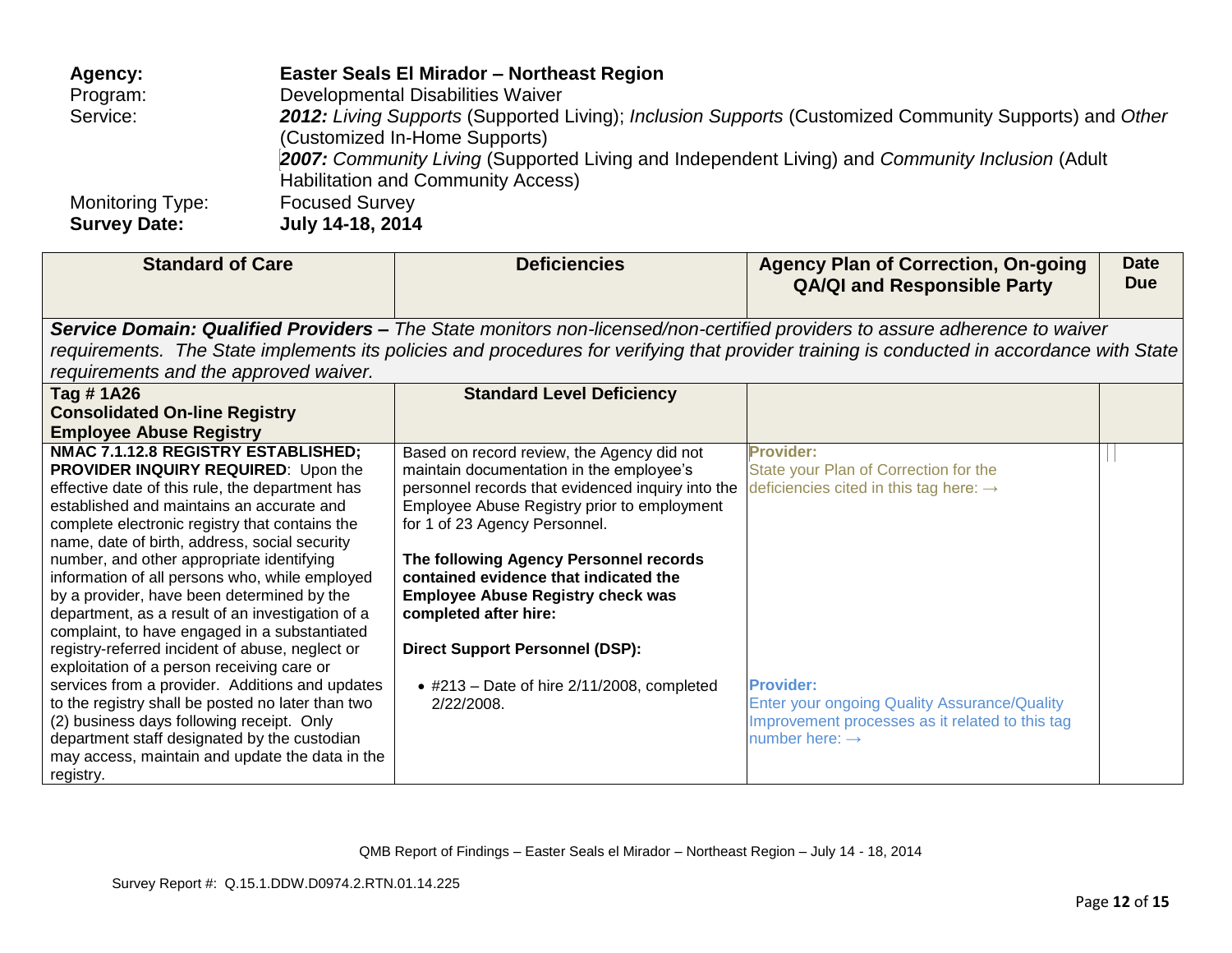| А.<br>Provider requirement to inquire of           |  |  |
|----------------------------------------------------|--|--|
| registry. A provider, prior to employing or        |  |  |
| contracting with an employee, shall inquire of     |  |  |
| the registry whether the individual under          |  |  |
| consideration for employment or contracting is     |  |  |
| listed on the registry.                            |  |  |
| Prohibited employment. A provider<br>В.            |  |  |
| may not employ or contract with an individual to   |  |  |
| be an employee if the individual is listed on the  |  |  |
| registry as having a substantiated registry-       |  |  |
| referred incident of abuse, neglect or             |  |  |
| exploitation of a person receiving care or         |  |  |
| services from a provider.                          |  |  |
| D.<br>Documentation of inquiry to registry.        |  |  |
| The provider shall maintain documentation in the   |  |  |
| employee's personnel or employment records         |  |  |
| that evidences the fact that the provider made     |  |  |
| an inquiry to the registry concerning that         |  |  |
| employee prior to employment. Such                 |  |  |
| documentation must include evidence, based on      |  |  |
| the response to such inquiry received from the     |  |  |
| custodian by the provider, that the employee       |  |  |
| was not listed on the registry as having a         |  |  |
| substantiated registry-referred incident of abuse, |  |  |
| neglect or exploitation.                           |  |  |
| Documentation for other staff. With<br>Е.          |  |  |
| respect to all employed or contracted individuals  |  |  |
| providing direct care who are licensed health      |  |  |
| care professionals or certified nurse aides, the   |  |  |
| provider shall maintain documentation reflecting   |  |  |
| the individual's current licensure as a health     |  |  |
| care professional or current certification as a    |  |  |
| nurse aide.                                        |  |  |
| F.<br><b>Consequences of noncompliance.</b>        |  |  |
| The department or other governmental agency        |  |  |
| having regulatory enforcement authority over a     |  |  |
| provider may sanction a provider in accordance     |  |  |
| with applicable law if the provider fails to make  |  |  |
| an appropriate and timely inquiry of the registry, |  |  |
| or fails to maintain evidence of such inquiry, in  |  |  |
| connection with the hiring or contracting of an    |  |  |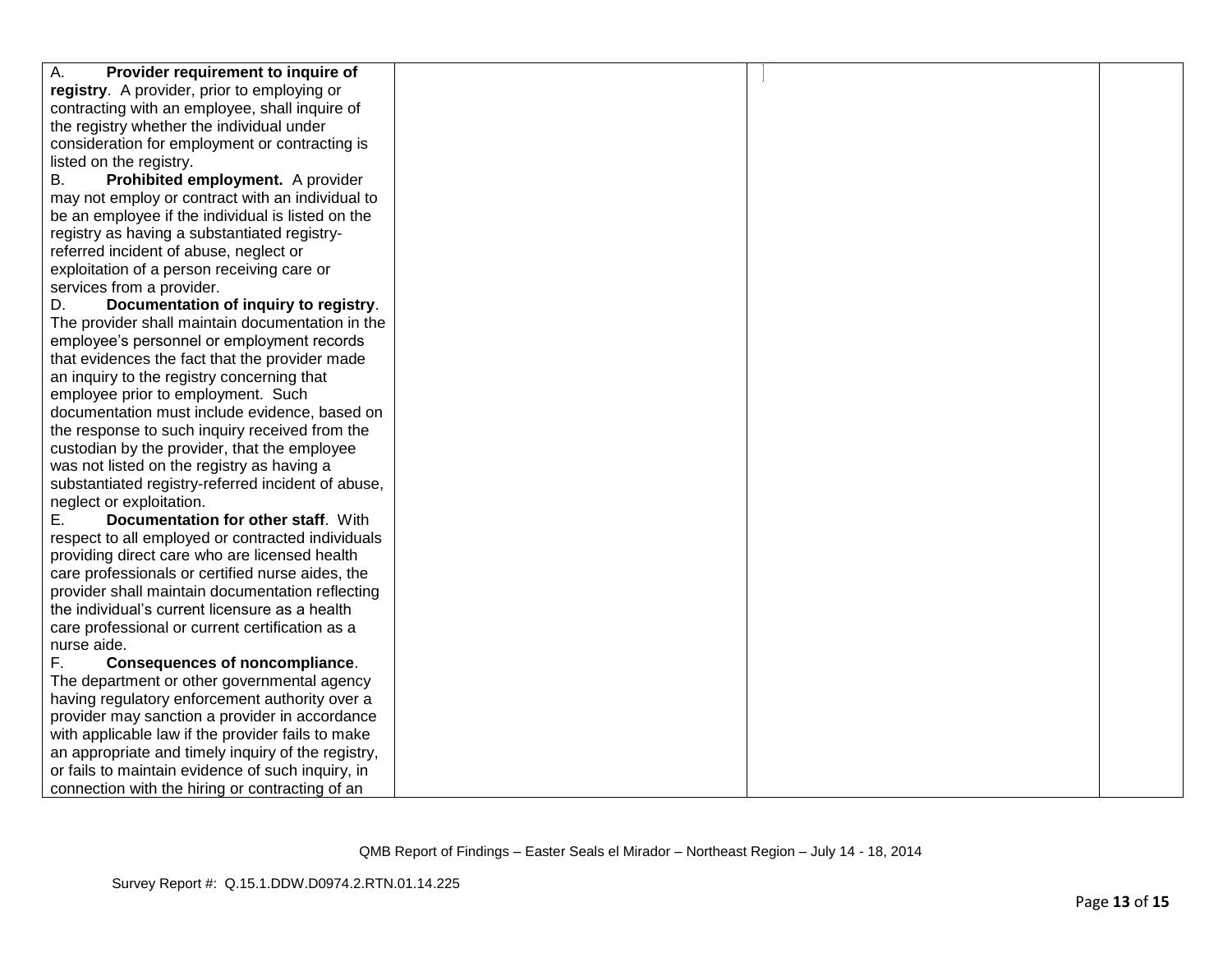| employee; or for employing or contracting any<br>person to work as an employee who is listed on |  |  |
|-------------------------------------------------------------------------------------------------|--|--|
| the registry. Such sanctions may include a                                                      |  |  |
| directed plan of correction, civil monetary                                                     |  |  |
| penalty not to exceed five thousand dollars<br>(\$5000) per instance, or termination or non-    |  |  |
| renewal of any contract with the department or                                                  |  |  |
| other governmental agency.                                                                      |  |  |
|                                                                                                 |  |  |
|                                                                                                 |  |  |
|                                                                                                 |  |  |
|                                                                                                 |  |  |
|                                                                                                 |  |  |
|                                                                                                 |  |  |
|                                                                                                 |  |  |
|                                                                                                 |  |  |